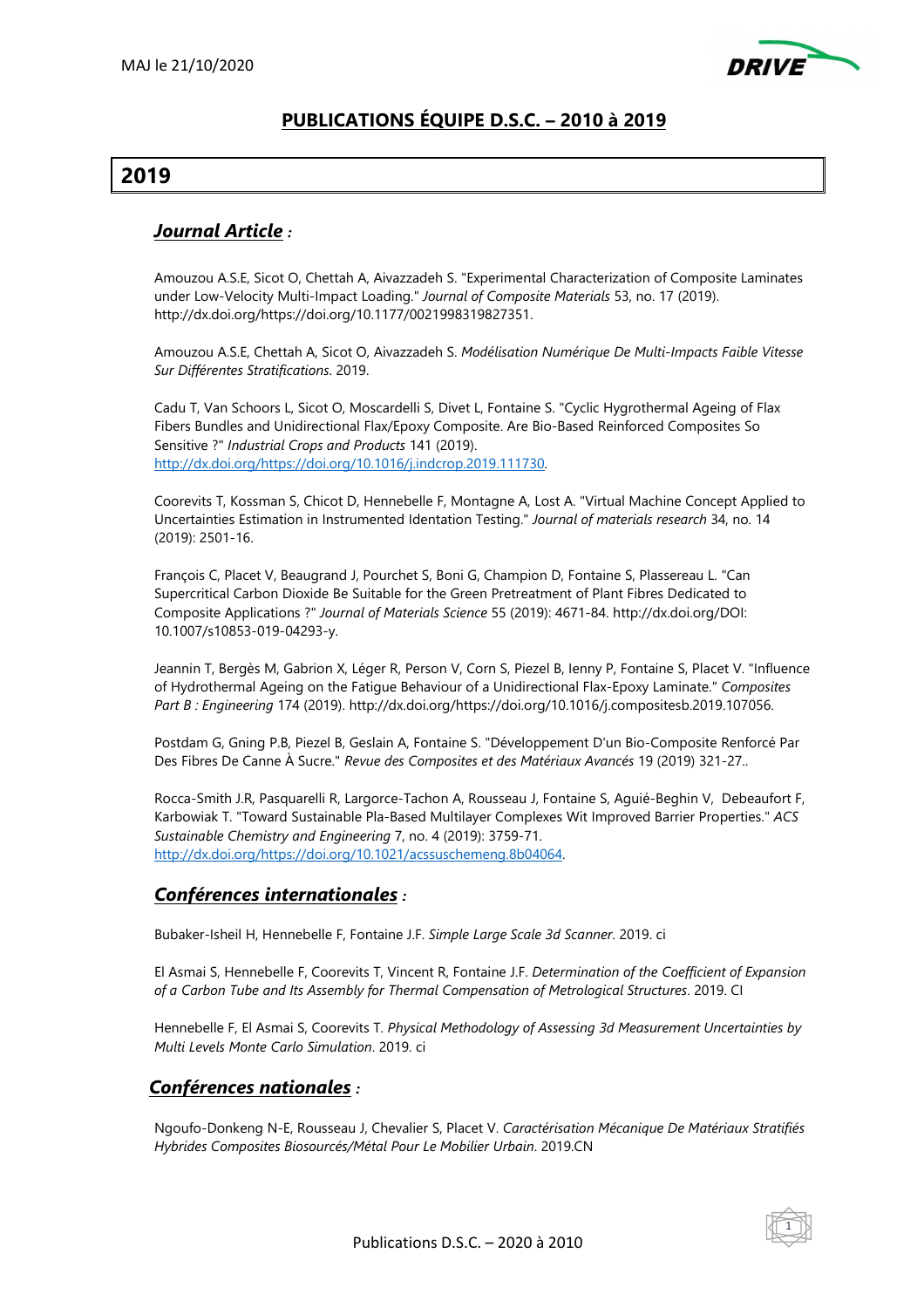

#### *Book :*

F, Hennebelle. *Mesure Et Métrologie - Quel Futur ?* Edited by Contrôle Essais Mesure - numéro spécial. 2019.

# **2018**

## *Journal Article :*

Argoud N, Rousseau J, Piezel B, Chettah A, Cadu T, Fiore A, Fontaine S. "Multi-Axial Testing of Thick Adhesive Bonded Joints of Fibre Reinforced Thermoplastic Polymers." *International Journal of Adhesion and Adhesives* 84 (2018): 37-47. http://dx.doi.org/https://doi.org/10.1016/j.ijadhadh.2018.02.006.

Cadu T, Bergès M, Sicot O, Person V, Piezel B, Van Schoors L, Placet V, Corn S, Léger R, Divet L, Ienny P, Fontaine S. "What Are the Key Parameters to Produce a High-Grade Bio-Based Composite ? Application to Flax/Epoxy Ud Laminates Produced by Thermocompression." *Composites Part B : Engineering* 150 (2018): 36-46. http://dx.doi.org/https://doi.org/10.1016/j.compositesb.2018.04.059.

### *Conférences internationales :*

Amouzou A, Sicot O, Chettah A, Aivazzadeh S. *Effect of Multi-Impact on Qiqh Carbon/Epoxy Composite Laminate*. 2018.

Bergès M, Léger R, Corn S, Piezel B, Person V, Placet V, Fontaine S, Ienny P. *Bio-Composites for Structural Urban Outdoor Applications - a Study of the Impact of Fiber Content on the Durabilité of Flax Fiber-Reinforced Epoxy Composites*. 2018.

Stochioiu C, Chettah A, Piezel B, Fontaine S, Gheorghiu H.M. *Study of the Time Varying Properties of Flax Fiber Reinforced Composites*. 2018.

#### *Conférences nationales :*

Cadu T, Sicot O, Van Schoors L, Keita E, Divet L, Fontaine S. *Mise En Œuvre D'un Stratifié Bio-Sourcé.*  Influence Des Paramètres Procédé Sur Les Propriétés Du Composite À Base De Lin 2018.

Ngoufo Donkeng N.E, Rousseau J, Chevalier S, Placet V. *Caractérisation Mécanique De Matériaux Hybrides Composites Biosourcés/Métal Pour Le Mobilier Urbain* 2018.

Stochioiu C, Chettah A, Piezel B, Fontaine S, Gheorghiu H-M. *Etude Sur Le Comportement Visco-Élastoplastique Des Composites À Base De Renfort De Fibre De Lin*. 2018.

# **2017**

## *Journal Article :*

Bin Mohamed Rehan M.S, Rousseau J, Fontaine S, Gong X.J. "Experimental Study of the Influence of Ply Orientation on Dcb Mode-I Delamination Behavior by Using Multidirectional Fully Isotropic Carbon/Epoxy Laminates." *Composite Structures 161* 161 (2017): 1-7. http://dx.doi.org/https://doi.org/10.1016/j.compstruct.2016.11.036.

El Hafidi A, Gning P.B, Piezel B, Belaïd M, Fontaine S. "Determination of Dynamic Properties of Flax Fibres Reinforced Laminate Using Vibration Measurements." *Polymer Testing* 57 (2017): 219-25. http://dx.doi.org/10.1016/j.polymertesting.2016.11.035.

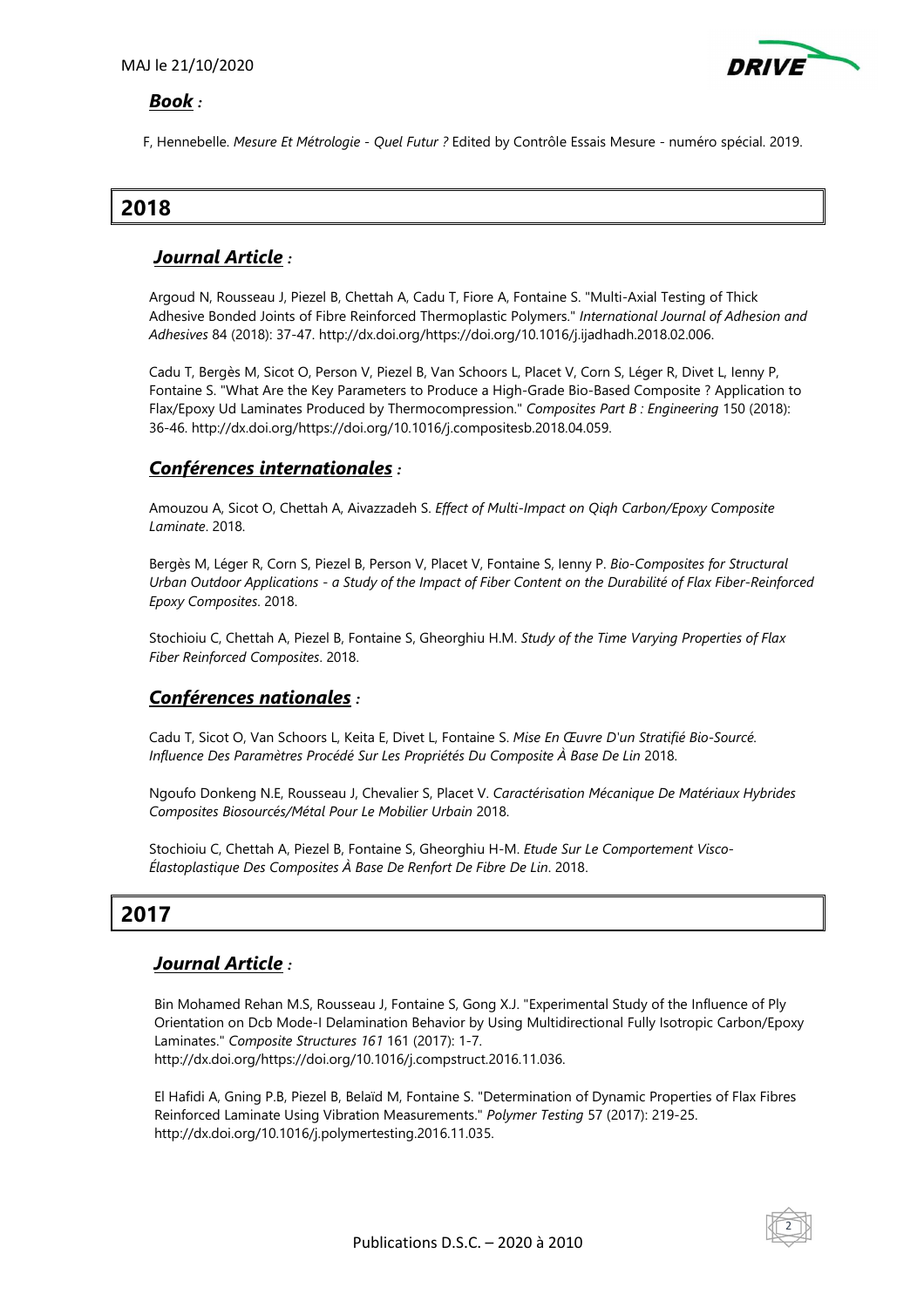

3

François C, Pourchet S, Boni G, Rautinenn S, Samec J, Fournier L, Robert C, Thomas C.M, Fontaine S, Gaillard Y, Placet V, Plassereaud L. "Design and Synthesis of Biobased Epoxy Thermosets from Biorenewable Resources." *International Journal of Adhesion and Adhesives* 20, no. 11-12 (2017): 1006-16. http://dx.doi.org/https://doi.org/10.1016/j.crci.2017.10.005.

Rehan S.M.R, Rousseau J, Fontaine S, Gong X.J. "Experimental Study of the Influence of Ply Orientation on Dcb Mode-I Delamination Behavior by Using Multidirectional Fully Isotropic Carbon/Epoxy Laminates." *Composite Structures* 161 (2017): 1-7. http://dx.doi.org/https://doi.org/10.1016/j.compstruct.2016.11.036.

Vigier J, François C, Pourchet S, Boni G, Plassereaud L, Placet V, Fontaine S, Cattey H. "Crystal Structure of the Diglycidyl Ether of Eugenol." *Acta Cryst* (2017): 694-97. http://dx.doi.org/10.1107/S2056989017005370.

### *Conférences internationales :*

Cadu T., Sicot O., Van Schoors L., Moscardelli S., Divet L., Fontaine S., Effects of cyclic moistureinduced ageing on a bio-based laminated composite, 2nd International Conference on Bio-Based Building Materials, Clermont Ferrand, 2017.

El-Hafidi A, Gning P.B, Piezel B, Fontaine S. *Characterization of the Dynamic Behaviour of Flax Fibre Reinforced Composites Using Vibration Measurements*. 2017.

François C, Placet V, Gaillard Y, Pourchet S, Boni G, Plasseraud L, Ouagne P, Samec J, Rautiainen S, Fournier L, Robert C, Thomas C.M, Fontaine S. *Design and Development of 100% Bio-Based High-Grade Hemp/Epoxy Composites*. 2017.

Rocca-Smith J.R, Pasquarelli R, Largorce-Tachon A, Rousseau J, Fontaine S, Karbowiak T, Debeaufort F. *Pla/Protein Complex Films: Multilayer Process and Properties. Matbim 2017*. 2017.

Stochioiu C, Piezel B, Chettah A, Fontaine S, Gheorghiu H.M. *Viscoelastic Testing of a Flax Fiber-Epoxy Resin Composite Laminate*. 2017.

Stochioiu C, Chettah A, Piezel B, Fontaine S, Gheorghiu H.M. *Basic Modeling of the Visco Elastic Behavior of Flax Fiber Composites*. 2017.

Stochioiu C, Chettah A, Piezel B, Fontaine S, Gheorghiu H.M. *Study of the Time Dependent Properties of Flax Fiber Reinforced Composites*. 2017.

Stochioiu C., Fontaine S., Gheorghiu H.M., Creep testing of epoxy resin-flax fiber composites, Proceedings in Manufacturing Systems, Volume 12, issue 1, page 17, Bucarest 2017.

## *Conférences nationales :*

Berges M, Piezel B, Person V, Corn S, Léger R, Fontaine S, Ienny P, Placet V. *Microstructure Et Vieillissement Hygrothermique De Composites Renforcés De Fibres De Lin Unidirectionnelles*. 2017.

Berges M, Piezel B, Person V, Corn S, Leger R, Placet V, Ienny P, Fontaine S. *Fabrication De Matériaux Composites À Fibres De Lin En Vue D'une Application De Mobilier Urbain Ultraléger Et Mobile* 2017.

Cadu C, Sicot O, Van Schoors L, Keita E, Divet L, Fontaine S. *Impacts Des Paramètres De Mise En Œuvre Puis D'un Vieillissement Hygrothermique Sur Les Propriétés Mécaniques Et Physico-Chimiques D'un Stratifié Unidirectionnel Lin – Époxy*. 2017.

Cadu T, Van Schoors L, Sicot O, Moscardelli M, Divet L, Keita E, Fontaine S. *Development of a Thermocompression Manufacturing Process Adapted to Flax-Epoxy Laminated Composites*. 2017.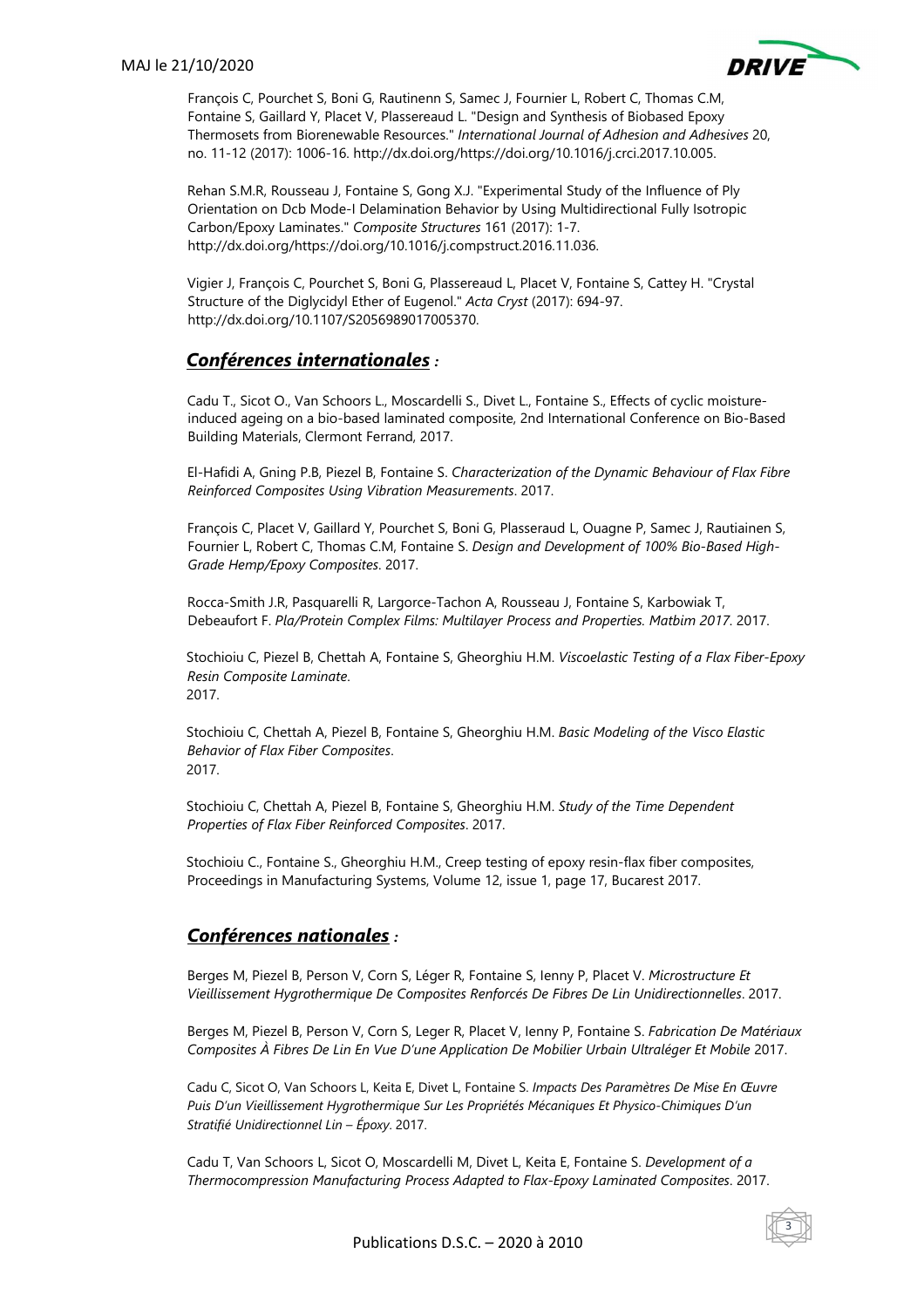

Cadu T, Van Schoors L, Sicot O, Keita E, Divet L, Fontaine S. *Influence Des Conditions De Fabrication Sur Les Propriétés Mécaniques Et Physico-Chimiques D'un Composite Lin/Époxy Unidirectionnel*. 2017.

François C, Pourchet S, Plasseraud L, Boni G, Fontaine S, Gaillard Y, Placet V, Rautiainen S, Samec J, Fournier L, Robert C, Thomas C.M. *Towards Fully Bio-Based Thermosets: From Prepolymers Synthesis to Composite Applications*. 2017.

François C, Plasseraud L, Pourchet S, Boni G, Placet V, Fontaine S, Beaugrand J, Champion D. *Etude D'un Procédé De Traitement Innovant Des Fibres De Chanvre Sous Condition De Fluide Supercritique Et Propriétés Induites*. 2017.

Hurez A, Gong X, Ge Y, De Luycker E. *Test De Délaminage De Composites En Mode Iii Pur Du Type Erct (Edge Ring Crack Torsion)*. 2017.

Postdam G, Gning P.B, Piezel B, Geslain A, Fontaine S. *Développement D'un Bio-Composite Multifonctionnel Renforcé Par Des Fibres De Canne À Sucre*. 2017. Stochioiu C, Chettah A, Piezel B, Fontaine S, Gheorghiu H.M. *Basic Modeling of the Visco Elastic Behavior of Flax Fiber Composites*. 2017.

Sicot O, Rousseau J, Aivazzadeh S. *Tolérance À L'impact Et Au Vieillissement Hygrothermique De Composites Carbone/Époxy Et Lin/Époxy*. 2017.

Stochioiu C, Chettah A, Piezel B, Fontaine S, Gheorghiu H.M. *Comportement Viscoélastique De Matériaux Composites À Renfort Lin Et Matrice Époxyde*. 2017.

Thomas C, Olivier S, Laetitia V.S, Emmanuel K, Divet L, Fontaine S. *Impacts Des Paramètres De Mise En Œuvre Puis D'un Vieillissement Hygrothermique Sur Les Propriétés Mécaniques Et Physico-Chimiques D'un Stratifié Unidirectionnel Lin – Époxy*. 2017.

# **2016**

## *Journal Article :*

Argoud N, Rousseau J, Piezel B, Fiore A, Fontaine S. "Méthode D'essais Multiaxiaux Pour Des Assemblages Composites Thermoplastiques Collés." *Matériaux et Techniques* 104(4) (2016). http://dx.doi.org/doi:http://dx.doi.org/10.1051/mattech/2016030.

Belaïd M, Fontaine S, El Hafidi A, Piezel B, Gning PB. "Prediction of Dissipative Properties of Flax Fibers Reinforced Laminates by Vibration Analysis." *Applied Mechanics and Materials* 822 (2016): 411-17. http://dx.doi.org/10.4028.

Berges M, Léger R, Placet V, Person V, Corn S, Gabrion X, Rousseau J, Ramasso E, Ienny P, Fontaine S. "Influence of Moisture Uptake on the Static, Cyclic and Dynamic Behaviour of Unidirectional Flax Fibre-Reinforced Epoxy Laminates."

*Composites Part A : Applied Science and Manufacturing* 88 (2016): 165-77.

François C, Pourchet S, Boni G, Fontaine S, Gaillard Y, Placet V, Galkin M.V, Orebom A, Samec J, Plasseraud L. "Diglycidylether of Iso-Eugenol : A Suitable Lignin Derived Synthon for Epoxy Thermoset Applications." *RSC Advances* 6 (2016): 68732–38.

Ge Y, Gong X.J, Hurez A, De Luycker E. "Test Methods for Measuring Pure Mode Iii Delamination Toughness of Composite." *Polymer Testing*, no. 55 (2016): 261-68.

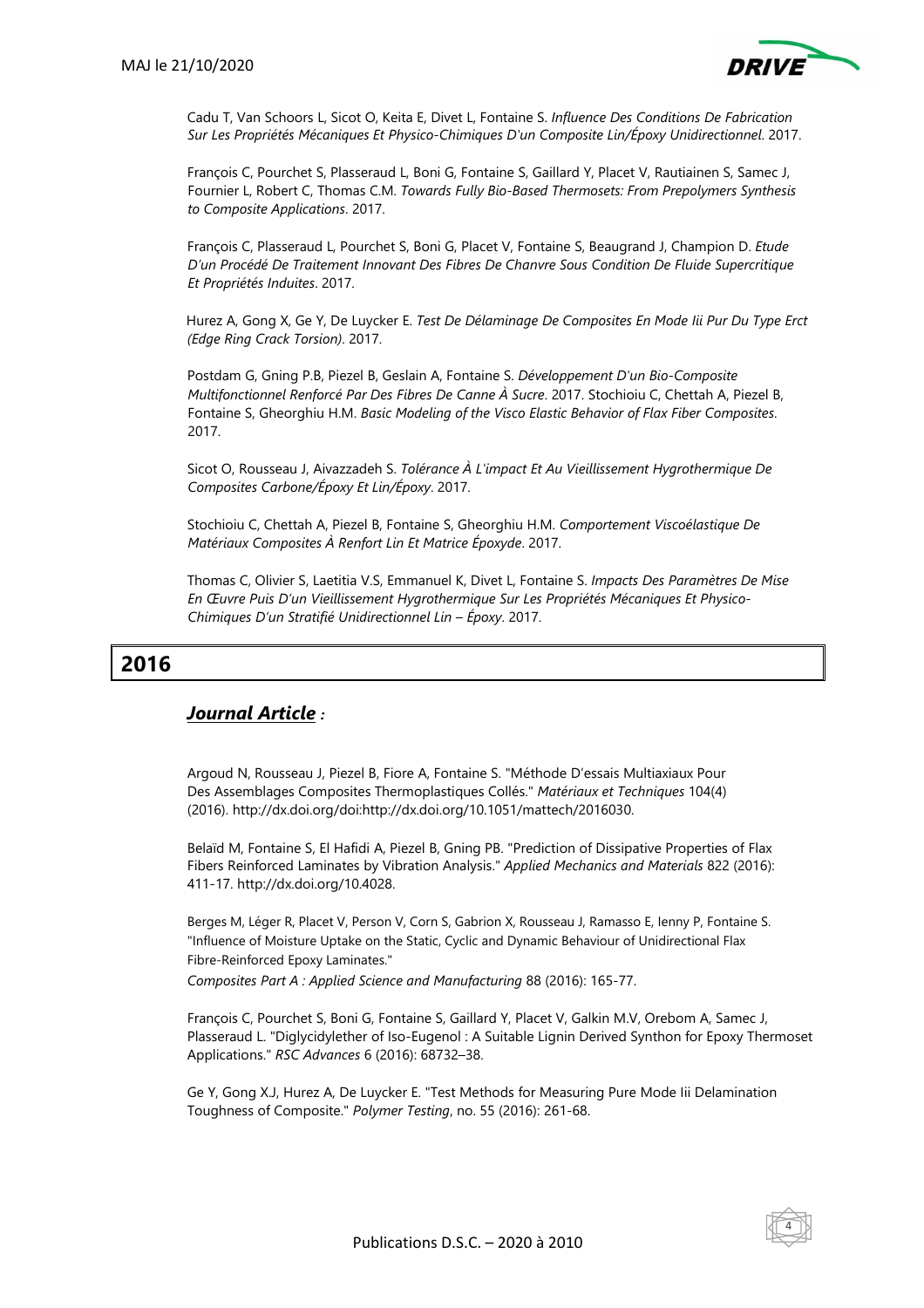

### *Conférences internationales :*

Caster W, Massé N, Rousseau J, Fontaine S. *Investigation of Impact Induced Damage on Composite Plates by Analysing the Radiated Aerial Acoustic Signal*. 2016.

# *Conférences nationales :*

Aucune.

# **2015**

# *Journal Article :*

Argoud N, Fontaine S, Piezel B, Rousseau J. *Multi Axial Testing of Adhesively Bonded Joints of Fiber Reinforced Thermoplastic Polymers*. Vol. 104. Matériaux & Techniques, 2015.

Gong X.J , Cheng P, Aivazzadeh Sh, Xiao X. "Design and Optimization of Bonded Patch Repairs of Laminated Composite Structures." *Composite Structures* 123 (2015): 292-300. http://dx.doi.org/10.1016/j.compstruct.2014.12.048.

Kherouf F, Boutabba S, Bey K, Chettah A, Boyer J.C. "Mesoscopic Comparison of Interface Tool / Workpiece for Simulation by Fem of En Aw 1350 Bulk Forming Alloy." *Mechanics & Industry* 16 (2015): 309. http://dx.doi.org/10.1051/meca/2015004.

Liang S, Gning P.B, Guillaumat L. "Quasi-Static Behaviour and Damage Assessment of Flax/Epoxy Composites." *Materials and Design* 67 (2015): 344-53.http://dx.doi.org/10.1016/j.matdes.2014.11.048.

Toubal L , Cuillière J.C, Bensalem K, François V, Gning P.B. "Hygrothermal Effect on Moisture Kinetics and Mechanical Properties of Hemp/Polypropylene Composite : Experimental and Numerical Studies." *Polymer Composites* (2015). http://dx.doi.org/10.1002/pc.23414.

## *Conférences internationales :*

Aucune.

## *Conférences nationales :*

Argoud N, Piezel B, Rousseau J, Fiore A, Fontaine S. *Méthode D'essais Multiaxiaux Hors Plan Pour Des Assemblages Composites Thermoplastiques (Pa 6-6) Collés Avec Un Adhésif Hyper-Élastique*. 2015.

# **2014**

## *Journal Article :*

Cheng P, Gong X.J, Aivazzadeh Sh, Xiao X. "Experimental Observation of Tensile Behavior of Patch Repaired Compositse." *Polymer Testing* 34 (2014): 146-54. http://dx.doi.org/10.1016/j.polymertesting.2014.01.1007.

Liang S, Gning P.B, Guillaumat L. "Properties Evolution of Flax/Epoxy Composites under Fatigue Loading." *International Journal of Fatigue* 63 (2014): 36-45. http://dx.doi.org/10.1016/j.ijfatigue.2014.01.003.

Peng L.L, Gong X.J, Guillaumat L. "Modélisation Numérique De Structures Composites Réparées Par Collage De Patchs Externes En Traction." *Revue des Composites et des Matériaux Avancés* (2014). DOI : 10.3199/JESA.45.1.



5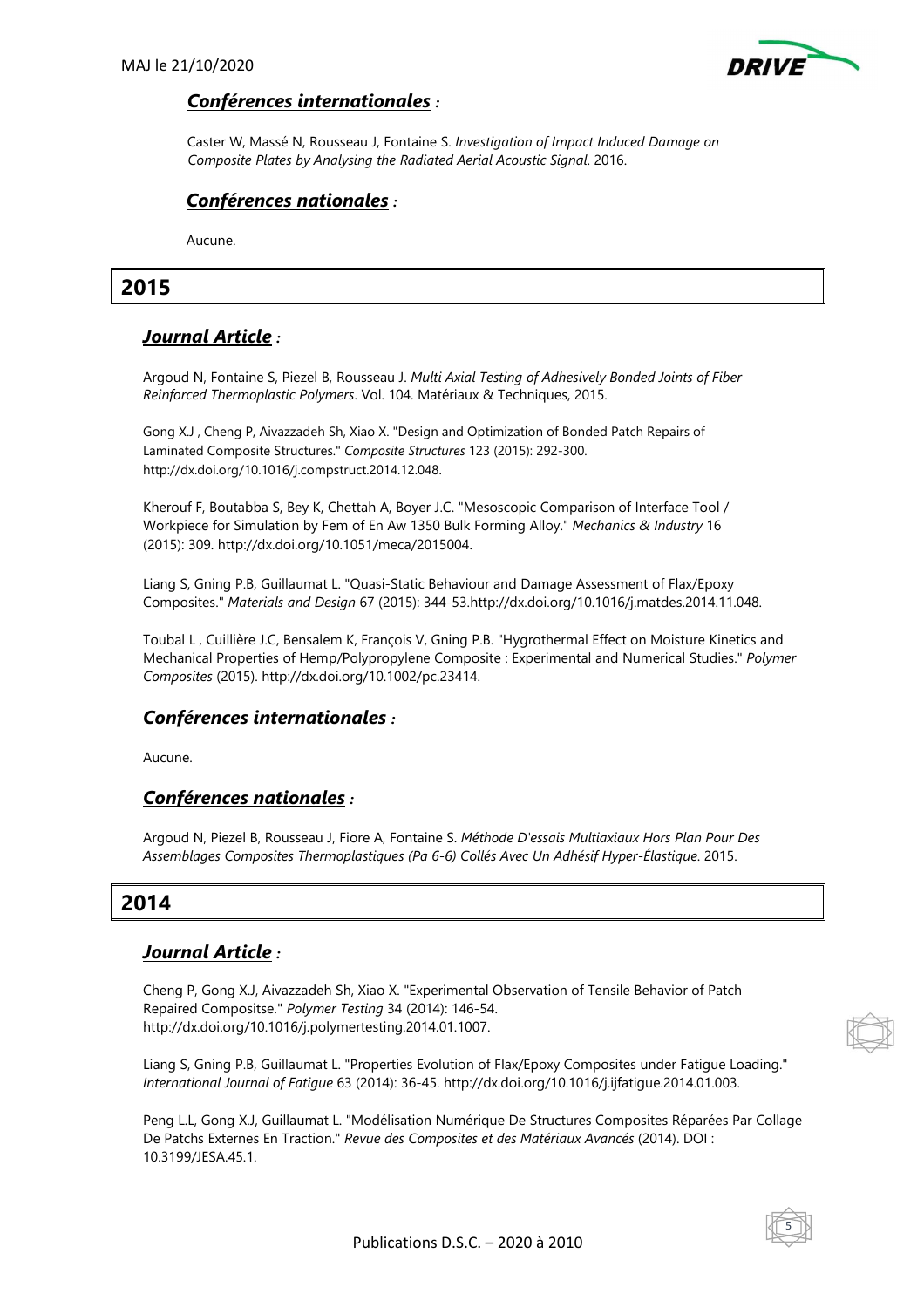

Wong K.J, Gong X.J, Aivazzadeh S, Tamin M.N. "R-Curve Modelling of Mode I Delamination in Multidirectional Carbon/Epoxy Composite Laminates." *Applied Mechanics and Materials* 606, (2014): 159- 63. http://dx.doi.org/10.4028/www.scientific.net/AMM.606.159.

# *Conférences internationales :*

Belaïd M, El Hafidi A, Fontaine S, Gning P.B, Piezel B. *Prediction of Linear Dissipative Properties of Flax Fibres Reinforced Laminates with Vibration Analysis*. 2014.

Rehan M. S, Gong X. J, Rousseau J, Fontaine S, Aivazzadeh S. *Effects of Stacking Sequence on the Mode -I Delamination of Carbon/Epoxy Laminates*. 2014.

### *Conférences nationales :*

Leclaire P, Piezel B, Geslain A, El Hafidi A, Fontaine S. *Potentiel D'utilisation D'ondes Élastiques Guidées Pour La Caractérisation De Sandwichs Et De Multicouches Composites*. 2014.

# **2013**

# *Journal Article :*

Boutouaou H, Bouaziz M, Fontaine J.F. "Modelling of Interference Fits with Taking into Account Surfaces Roughness with Homogenization Technique." *International Journal of Mechanical Sciences* 69 (2013): 21-31. http://dx.doi.org/10.1016/j.ijmecsci.2013.01.012.

Chedly S , Chettah A, Ichchou M. "Engine Block Soundproofind : On a Meta-Models of Poroelastic Materials for Acoustic Absorption and Head Injury Criterion." *International Journal of Vehicle Design* 62 (2013): 72-86. http://dx.doi.org/https://doi.org/10.1504/IJVD.2013.051586.

Chettah A, Mercatoris B.C.N, Sacco E, Massart T.J. "Localisation Analysis in Masonry Using Transformation Field Analysis." *Engineering Fracture Mechanics* 110 (2013): 166-88. http://dx.doi.org/https://doi.org/10.1016/j.engfracmech.2013.07.010.

Satthumnuwong P, Rousseau J, Aivazzadeh Sh. "Effect of Fiber Angle Orientation on a Laminated Composite Single-Lap Adhesive Joint." *Advanced Composite Materials* 22, no. 3 (2013): 139-49. http://dx.doi.org/10.1080/09243046.2013.782805.

Xu J, Cudel C, Kohler S, Fontaine S, Haeberle O, Klotz M.L. "A New Method to Measure 3d Textile Defects by Using Dual-Lens Camera." *Advanced Materials Research* 821-822 (2013): 237-42. http://dx.doi.org/10.4028/www.scientific.net/AMR.821-822.237.

## *Conférences internationales :*

Bensalem K, Cuillère J.C, Toubal L, François V, Gning P.B. *Modélisation Par Éléments Finis De La Diffusion D'humidité Dans Un Composite Polypropylène Renforcé Par Des Fibres De Chanvre Courtes*. 2013.

Bensalem K, Toubal L, Cuillère JC, François V, Gning P.B. *Experimental and Numerical Studies of Hygrothermal Aging of a Short Hemp Fibers/Polypropylene Composite*. 2013.

PengL.L, Gong X.J, Li Z, Guillaumat L. *Numerical Simulation of Composite Structure Repaired by External Bonded Patches under Tensile Loading Using Cohesive Elements*. 2013.

Rousseau J, Satthamnuwong P. *Global and Local Influence of Stacking Sequence on the Strength of Adhesively Bonded Joints of Cfrp Laminates*. 2013.

Wong K.J, Gong X.J, Aivazzadeh Sh, Tamin M.N. *Adhesive Bonding Characterisation of Composite Joints*. 2013.

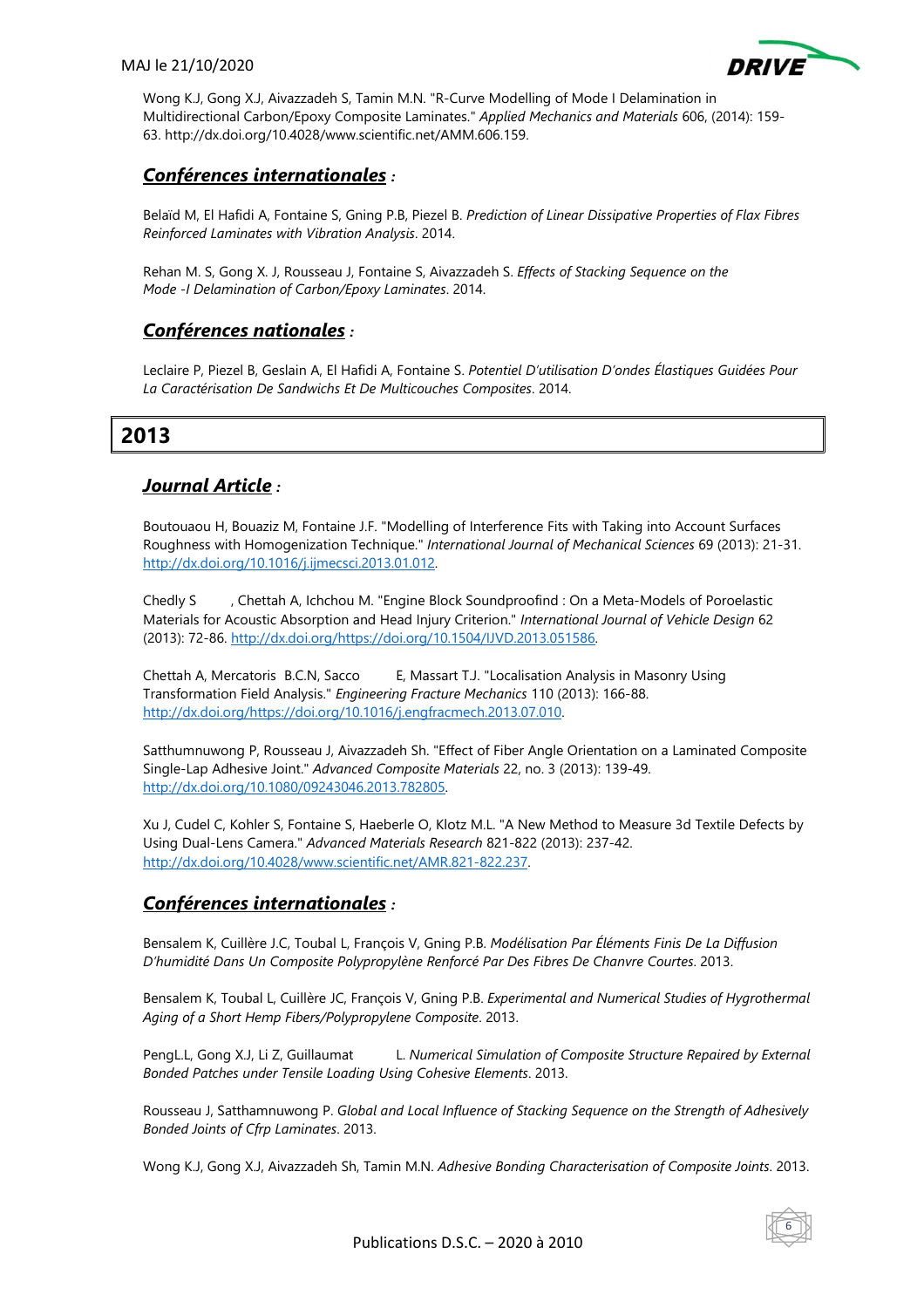

#### *Conférences nationales :*

Belaïd M, Gning P.B, El Hafidi A, Fontaine S, Piezel B. *Effects of Textile Parameters on the Mechanical and Vibrational Properties of Flax Fibers Reinforced Composites Materials* 2013.

# **2012**

# *Journal Article :*

Chettah A, Ichchou M, Bareille O, Chedly S. "Wave-Based Estimation of Porous Material Properties." *Proceeding - European Conference on Noise Control* (2012): 840-45.

Dia S, Fontaine S, Renner M. "Using Recurrence Plots for Determinism Analysis of Blade-Disk Tribometer." *Experimental Techniques* 36, no. 1 (2012): 26-33. http://dx.doi.org/10.1111/j.1747-1567.2010.00690.x.

Galliot C, Rousseau J, Verchery G. "Drop Weight Tensile Impact Testing of Adhesively Bonded Carbon/Epoxy Laminate Joints." *International Journal of Adhesion and Adhesives* 35 (2012): 68-15. http://dx.doi.org/10.1016/j.ijadhadh.2012.02.002.

Genc G, El Hafidi A, Gning P.B. "Comparison of the Mechanical Properties of Flax and Glass Fiber Composite Materials." *Journal of Vibroengineering* 14, no. 2 (2012): 572-81.

Jeguirim S, Fontaine S, Wagner-Kocher C,Moustaghfir N, Durville D. "Transverse Compression Behavior of Polyamide 6.6 Rovings: Experimental Study." *Textile Research Journal* 82, no. 1 (2012): 77-87. http://dx.doi.org/10.1177/0040517511418563.

Liang S, Gning P.B, Guillaumat L. "A Comparative Study of Fatigue Behaviour of Flax/Epoxy and Glass/Epoxy Composites." *Composites Science and Technology* 72 (2012): 535-43 http://dx.doi.org/10.1016/j.compscitech.2012.01.011.

Liang S, Gning P.B, Guillaumat L. "Comportement En Fatigue De Composites En Lin/Époxy." *Revue des Composites et des Matériaux Avancés* 22, no. 3 (2012): 351-65 - http://dx.doi.org/10.3166/RCMA.22.351-365.

Moustaghfir N, Jeguirim S, Durville D, Fontaine S, Wagner-Kocher C. "Transverse Compression Behavior of Textile Rovings: Finite Element Simulation and Experimental Study." *Journal of Materials Science* 48, no. 1 (2012): 462-72. http://dx.doi.org/10.1007/s10853-012-6760-0.

Peng L.L, Gong X.J, Wong K.J, Guillaumat L. "Application of Cohesive-Zone Models to Delamination Behaviour of Composite Material." *World Journal of Engineering* 9, no. 2 (2012): 109-18.

Piezel B, Mercatoris B.C.N, Trabelsi W, Laiarinandrasana L, Thionnet A, Massart T.J. "Bending Effect on the Risk for Delamination at the Reinforcement/Matrix Interface of 3d Woven Fabric Composite Homogenising a Shell-Like Rve." *Composite Structures* 94, no. 8 (2012): 2343-57. http://dx.doi.org/10.1016/j.compstruct.2012.03.015.

Xu J, Cudel C, Kohler S, Fontaine S, Haeberle O, Klotz M.L. "Original Method to Compute Epipoles Using Variable Homography : Application to Measure Emergent Fibers on Textile Fabrics." *Journal of Electronic Imaging* 21, no. 2 (2012): 1-20. http://dx.doi.org/10.1117/1JEI.21.2.021103.

## *Conférences internationales :*

Bensalem K, Cuillère J.C, Toubal L, François V, Gning P.B. *Influence De L'humidité Et De La Température Sur Les Composites À Fibres Naturelles*. 2012.

Mokhtar H, Sicot O, Rousseau J, Aminanda Y, Aivazzadeh S. *The Effect of Double Impact on Hygrothermally Aged Crabon Epoxy Laminates*. 2012.

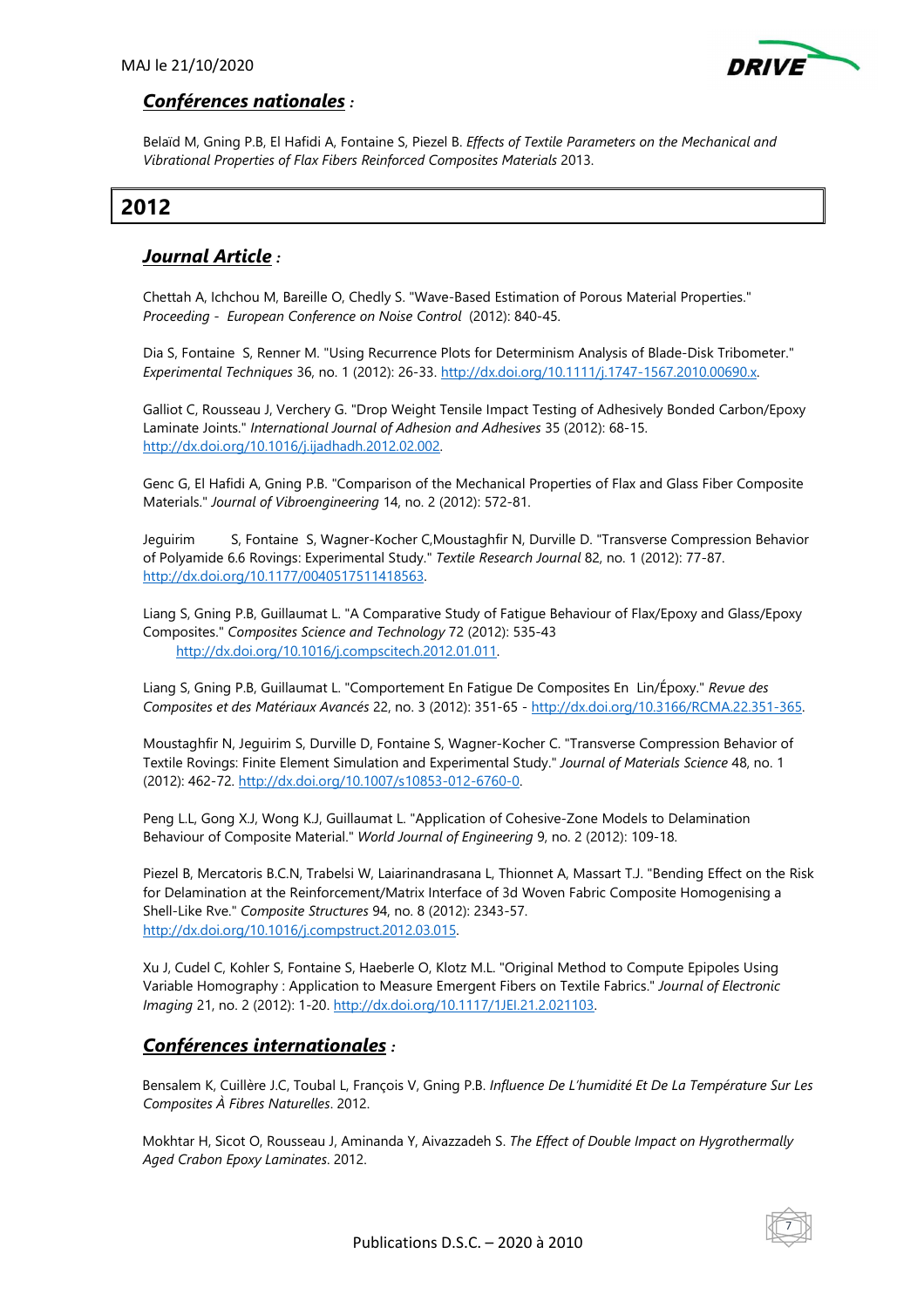

Mokhtar H, Sicot O, Rousseau J, Aminanda Y, Aivazzadeh S. *Comparison of Single and Double Impact Damage on Carbon/Epoxy Laminates Subjected to Hygrothermal Ageing*. 2012.

Rehan M.S, Rousseau J, Gong X.J, Guillaumat L, Ali J.S.M. *Effects of Fiber Orientation on Mode I Crack Propagation in a Multidirectional Carbon-Epoxy Laminates*. 2012.

Wong K.J, Gong X.J, Aivazzadeh Sh, Tamin M.N. *Numerical Simulation of Mode I Delamination Behaviour of Multidirectional Composite Laminates with Fibre Bidging Effect*. 2012.

Wong K.J, Gong X.J, Aivazzadeh Sh, Tamin M.N. *Water Uptake Behaviour in Carbon/Epoxy Composites*. 2012.

## *Conférences nationales :*

Aucune.

#### *Book :*

Gong X.J, Wong K.J, Tamin M.N. *Damage and Fracture of Composite Materials and Structures*. Vol. 17: Springer-Verlag Berlin Heidelberg, 2012.

Rkoloor S.S, Abdul-Latifj A, Gong X.J, Wong K, Tamin M.N. *Damage and Fracture of Composite Materials and Structures*. Vol. 17: Springer-Verlag Berlin Heidelberg, 2012.

# **2011**

## *Journal Article :*

Boutouaou H, Bouaziz M, Fontaine J.F. "Modeling of Interference Fits Taking Form Defects of the Surfaces in Contact into Account." *Materials and Design* 32, no. 7 (2011): 3692-701. http://dx.doi.org/10.1016/j.matdes.2011.03.059.

Bubaker-Isheil H, Serri J, Fontaine J.F. "Digital Correlation Method Based on Micro-Geometrical Texture Pattern for Strain Field Measurement." *Optics and Lasers in Engineering* 49, no. 7 (2011): 793-803.

Chazot J.D, Nening B, Chettah A. "Harmonic Response Computation of Viscoelastic Multilayered Structures Using a Zpst Shell Element "*Computers and Structures* 89, no. 23-24 (Décembre 2011 2011): 2522-30. http://dx.doi.org/https://doi.org/10.1016/j.compstruc.2011.05.015.

Cheng P, Gong X.J, Hearn D, Aivazzadeh Sh. "Tensile Behaviour of Patch-Repaired Cfrp Laminates." *Composite Structures* 93, no. 2 (2011): 582-89. http://dx.doi.org/10.1016/j.compstruct.2010.08.021.

Fontaine S, Dia S, Renner M. "Nonlinear Friction Dynamics on Fibrous Materials, Application to the Characterization of Surface Quality. Part Ii : Local Characterization of Phase's Space by Recurrence Plots." *Nonlinear Dynamics* 66, no. 4 (Décembre 2011 2011): 647-65. http://dx.doi.org/10.1007/s11071-011-9968-7.

Fontaine S, Dia S, Renner M. "Nonlinear Friction Dynamics on Fibrous Materials, Application to the Characterization of Surface Quality. Part I : Global Characterization of Phase's Space." *Nonlinear Dynamics* 66, no. 4 (2011): 625-46. http://dx.doi.org/10.1007/s11071-010-9938-5.

Gning P.B, Liang S, Guillaumat L, Pui WJ. "Influence of Process and Test Parameters on the Mechanical Properties of Flax/Epoxy Composites Using Response Surface Methodology." *Journal of Materials Science* 46, no. 21 (2011): 6801-11. http://dx.doi.org/10.1007/s10853-011-5639-9.

Isheil A, Gonnet J.P, Joannic D, Fontaine J.F. "Systematic Error Correction of a 3d Laser Scanning Measurement Device." *Optics and Lasers in Engineering* 49, no. 1 (2011): 16-24. http://dx.doi.org/10.1016/j.optlaseng.2010.09.006.

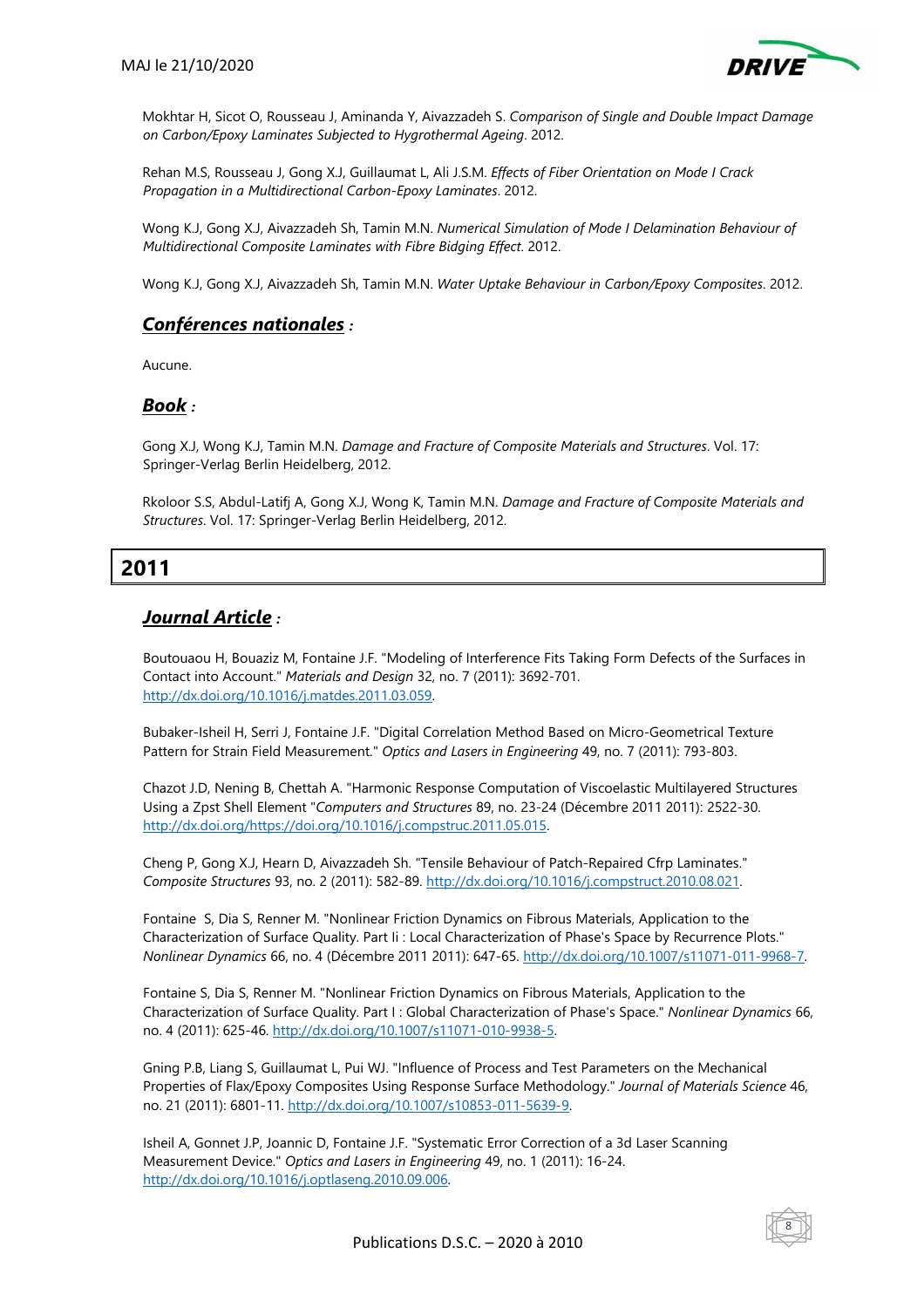

Mahmud M, Joannic D, Roy M, Isheil A, Fontaine J.F. "3d Part Inspection Path Planning of a Laser Scanner with Control on the Uncertainty." *Computer - Aided Design* 43, no. 4 (2011): 345-55. http://dx.doi.org/10.1016/j.cad.2010.12.014.

Massart T.J, Mercatoris B.C.N, Piezel B, Berke P, Laiarinandrasana L, Thionnet A. "Multi-Scale Modelling of Heterogeneous Shell Structures." *Computer Assisted Mechanics and Engineering Sciences* 18 (2011 2011): 53- 71.

Peng L.L , Gong X.J, Wong K.J, Guillaumat L. "Traction-Separation Laws on the Application of Cohesive-Zone Models to Delamination Behaviors of Composite Material." *World Journal of Engineering* (2011).

Roche N, Ichchou M, Salvia M, Chettah A. "Dynamic Damping Properties of Termoplastic Elastomers Based on Eva and Recycled Ground Tire Rubber." *Journal of Elastomers and Plastics,* 43, no. 4 (2011): 317-40. http://dx.doi.org/10.1177/0095244311398631.

Tarfaoui M, Gning P.B. "Experimental Investigation and Finite Element Analysis of Dynamic Behavior and Damage of Glass/Epoxy Tubular Structures." *Key Engineering Materials* 471-472 (2011): 951-56. http://dx.doi.org/10.4028/www.scientific.net/KEM.471- 472.951.

Xiao X.R, Kia H.G, Gong X.J. "Strength Prediction of a Triaxially Braided Composite." *Composites - Part A : Applied Science and Manufacturing* 8, no. 42 (2011): 1000-06. http://dx.doi.org/https://doi.org/10.1016/j.compositesa.2011.04.003.

### *Conférences internationales :*

Cheng P, Gong X.J, Aivazzadeh Sh. *Design and Optimization of Composite Laminates Repaired by Bonding External Patches*. 2011.

Gong X.J, Cheng P, Rousseau J, Aivazzadeh S. *Effect of Local Stresses on Fatigue Life of Patched Composite Panels*. 2011.

Liang S, Gning P.B, Guillaumat L. *Experimental Study of the Fatigue Behavior of Flax/Epoxy Composites*. 2011.

Mokhtar H, Sicot O, Rousseau J, Aminanda Y, Aivazzadeh S. *The Influence of Ageing on the Impact Damage of Carbon Eopxy Composites*. 2011.

Peng L.L, Gong X.J, Guillaumat L. *Numerical Simulation of Damage Propagation in Cfrp Laminates Repaired by External Bonded Patches under Tensile Loading*. 2011.

Rehan M.S, Rousseau J, Gong X.J, Guillaumat L, Ali J.S.M. *Effects of Fiber Orientation of Adjacent Plies on the Mode I Crack Propagation in a Carbon-Epoxy Laminates*. 2011.

Rousseau J, Verchery G, York C.B. *Experimental Validation of Design Concepts for Laminated Composite Materials with Thermal and/or Mechanical Coupling Response*. 2011.

Shamsudin M.H, Rousseau J, Verchery G, York C.B. *Experimental Validation of the Mechanical Coupling Response for Hygro-Thermally Curvature-Stable Laminated Composite Materials*. 2011.

Wong K.J, Gong X.J, Aivazzadeh Sh, Tamin M.N. *Tensile Behaviour of Anti-Symmmetric Cfrp Composite*. 2011.

## *Conférences nationales :*

Dia S, Fontaine S, Renner M. *Tribologie Et Dynamique Non Linéaire D'un Contact. Application À La Mesure Des Propriétés De Surfaces Fibreuses*. 2011.

Gning P.B, Liang S, Fontaine S. *Étude De L'influence Des Paramètres Expérimentaux Sur Les Propriétés Mécaniques De Composites En Lin/Époxy Par La Méthode Des Plans D'expérience*. 2011.